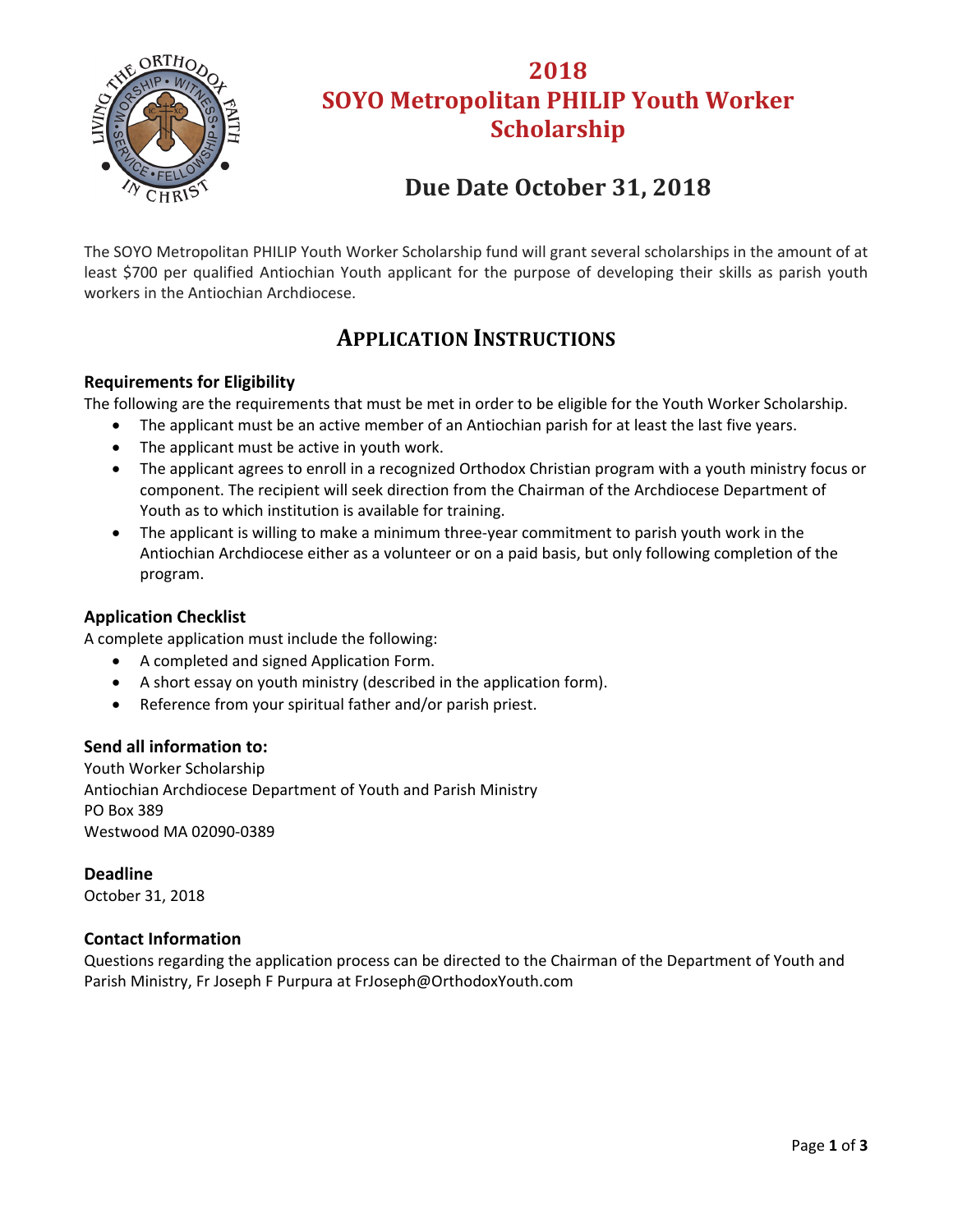

# **2018 SOYO Metropolitan PHILIP Youth Worker Scholarship**

### **Due Date October 31, 2018**

### **APPLICATION FORM**

| <b>APPLICANT'S INFORMATION</b>        |                     |                                                    |                                 |                |  |
|---------------------------------------|---------------------|----------------------------------------------------|---------------------------------|----------------|--|
| <b>First Name</b>                     | Middle Name         |                                                    | Last Name                       |                |  |
|                                       |                     |                                                    |                                 |                |  |
| Date of Birth                         | <b>Phone Number</b> |                                                    | Email                           |                |  |
|                                       |                     |                                                    |                                 |                |  |
| Address                               |                     |                                                    | Apt Unit                        |                |  |
|                                       |                     |                                                    |                                 |                |  |
| City                                  | State/Province      |                                                    | Zip/Postal Code                 |                |  |
|                                       |                     |                                                    |                                 |                |  |
| Citizenship: USA $\Box$ Canada $\Box$ | Annual Income:      |                                                    | Male $\square$ Female $\square$ |                |  |
| <b>Current Occupation:</b>            |                     |                                                    |                                 |                |  |
| Parish Name                           |                     | City                                               |                                 | Province/State |  |
|                                       |                     |                                                    |                                 |                |  |
| Parish Priest                         |                     | Spiritual Father (if different than Parish Priest) |                                 |                |  |
|                                       |                     |                                                    |                                 |                |  |

| <b>EDUCATION</b> |                     |                |  |  |  |  |
|------------------|---------------------|----------------|--|--|--|--|
| Degree           | Name of Institution | Dates Attended |  |  |  |  |
|                  |                     |                |  |  |  |  |
|                  |                     |                |  |  |  |  |
|                  |                     |                |  |  |  |  |

#### **REFERENCE**

Please have your Spiritual Father and/or Parish Priest provide us with a reference letter at least includes the following:

- Their signature stating their blessing for you to study Youth Ministry and to be considered for scholarship.
- A statement or agreement that you are currently involved in youth ministry and / or that the pastor intends to involve them in the parish youth ministry efforts.